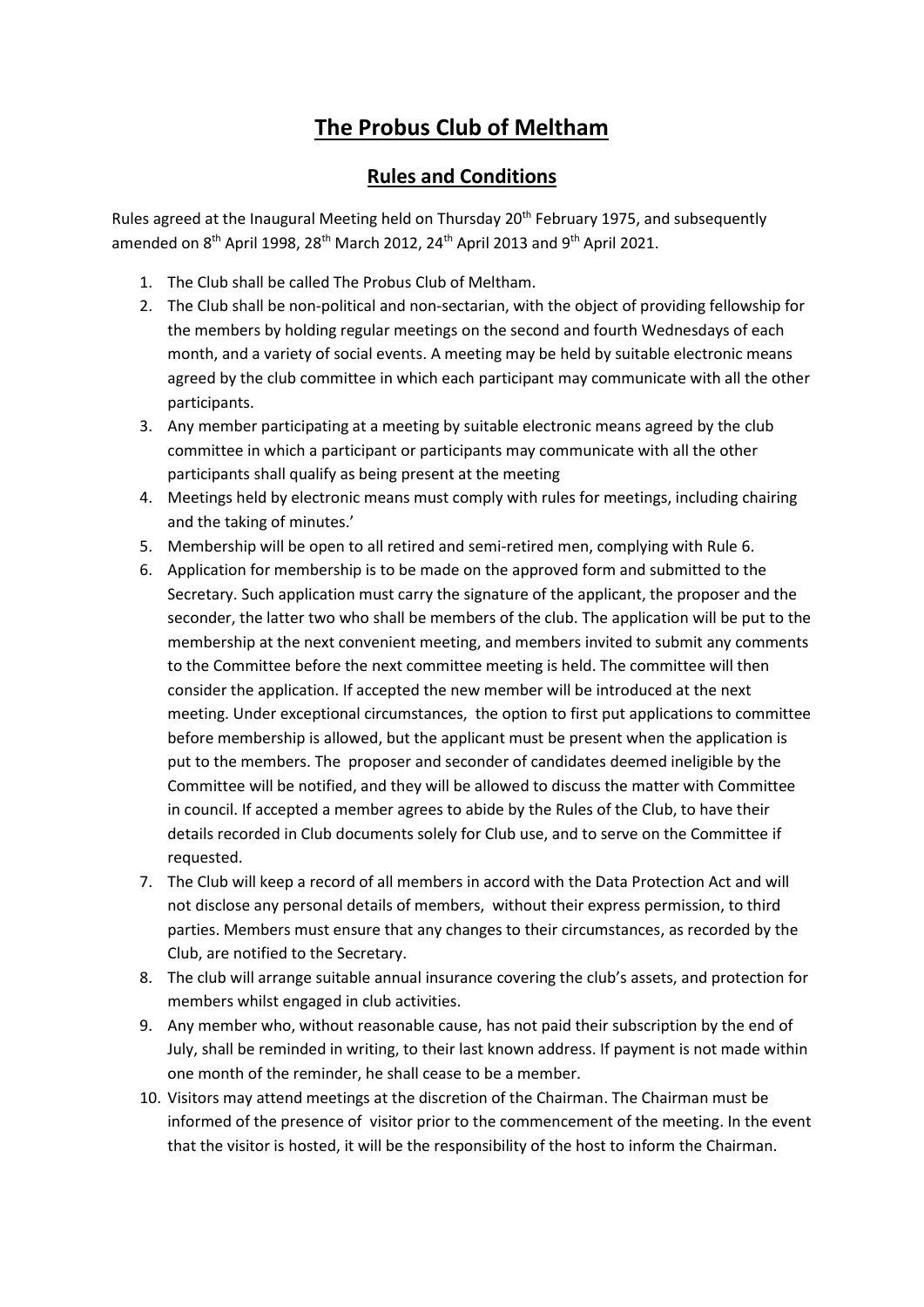- 11. There shall be a Chairman, Vice Chairman, Secretary, Treasurer and Speaker Secretary, who shall be known as Officers of the Club, plus a Committee of up to at least six, to be elected at the Annual General Meeting. Four members, one of whom who must be an Officer, will form a quorum. The Committee may co-opt members from time to time for specialist knowledge or Committee shortfalls. A co-opted member's status shall cease no later than the next Annual General Meeting
- 12. Officers shall retire from office after completion of one year, but if this is thought impractical by Committee, then such Officer can seek re-election by members at the Annual General Meeting. To maintain continuity, the Chairman may hold office for two years before retiring, then becoming an ex-officio member of the committee for the following year.
- 13. Nominations for Officers and Committee members must have the agreement of the candidate and be supported by a proposer and seconder. Such nominations must be made at or prior to the Annual General Meeting.
- 14. All Committee members will have the opportunity to stand for re-election after a first term of three years, and for a further term of up to three years, provided a year has elapsed between the end of the first term and the beginning of the second term of office. If, however, circumstances make it undesirable to lose an Officer's experience, then the 12 month holiday can be dispensed with. Under normal circumstances, however, when a member makes themselves available for a second three-year term, preference will be given to an ordinary member offering themselves for a Committee post for the first three-year term. Should there be no ordinary member wanting to join committee then the co-opt option of clause 11 may be taken by the Committee.
- 15. The Annual General Meeting of the Club shall be held in March of each year at which a minimum of 15 members shall be present to form a quorum.
- 16. Voting at meetings shall be by a show of hands, or by ballot if demanded by three or more members. In the event of a tie, the Chairman shall have the second or casting vote.
- 17. The club entrance fee shall be £5, and the annual subscription shall be decided at the AGM, being due forthwith. Candidates joining the club will be asked to pay subscriptions pro-rata, the year being divided quarterly, quarters ending 31<sup>st</sup> March, 30<sup>th</sup> June, 30<sup>th</sup> September and 31<sup>st</sup> December.
- 18. A charge shall be levied at each meeting to contribute towards the costs of refreshments. This is to be determined by the Committee and ratified by the members at the Annual General Meeting.
- 19. The funds and assets of the Club will be vested in the Officers and Committee, and held by the Treasurer. A bank account will be held and maintained by the Treasurer in a manner deemed appropriate from time to time by the Committee. Given reasonable notice, the Treasurer will have readily available accounts to be produced when requested.
- 20. An Income and Expenditure account shall be prepared by the Treasurer to the end of December, and presented for approval at the Annual General Meeting, after being audited by a member appointed at the previous Annual General Meeting. If this member is unavailable at the Annual General Meeting, a substitute can be appointed by the Committee.
- 21. Members intending to submit propositions or raise matters for discussions at the Annual General Meeting must announce the fact and give details no later than two meetings preceding the Annual General Meeting.